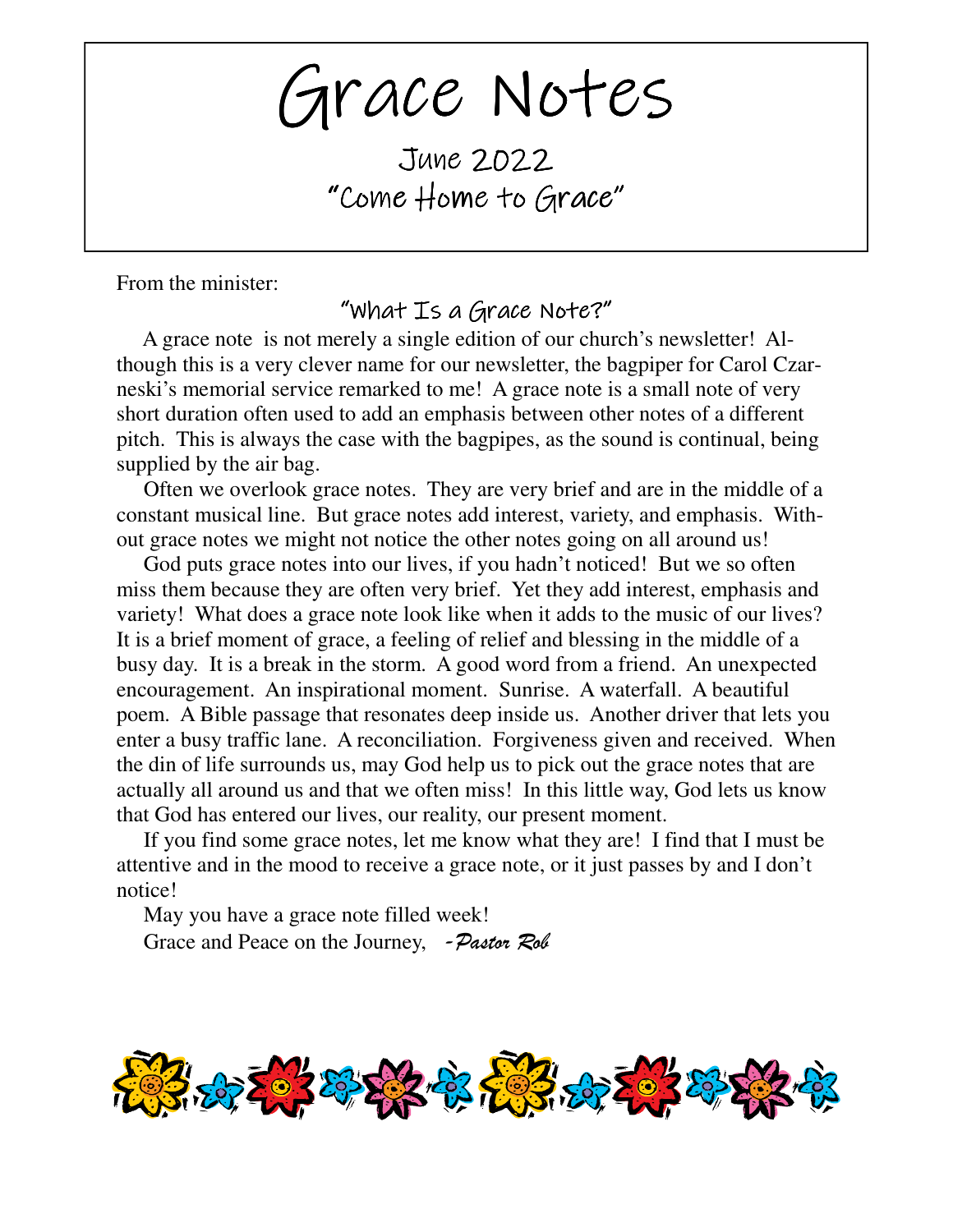## Upcoming Book Study: "The Beauty of What Remains" by Steve Leder

 This is a very useful book about grief and life and the beauty that remains after a loss. It was written by a rabbi, so while it is not "Christian" it is theological and within the Judeo-Christian framework. We will bring our own faith into the discussion. It is written for everyone, I would say, teenager and above. You can find this book on Amazon, or in Barnes and Noble. I know it is not usually a great idea to start something like this in the summer. So, we'll start in the fall. Get your copies and let me know if you want to take part and when during the week might be a good time. *–Pastor Rob*



Alexis Smith will graduate from Crestview High School on May 21. She is the daughter of Julie Day and Todd Smith, and the granddaughter of Gary and Jolane Day and Tim and Debbie Handwork. Alexis plans to enter the workforce in the fiber optic communications field. Congratulations, Lexi!



# Attn: Ladies of Grace Church

Women's Guild Salad Supper June 15 6:00 p.m. Please join us and bring a salad to share! (Plates, utensils and drinks provided) We will be installing new officers. All ladies of Grace Church are invited to attend!

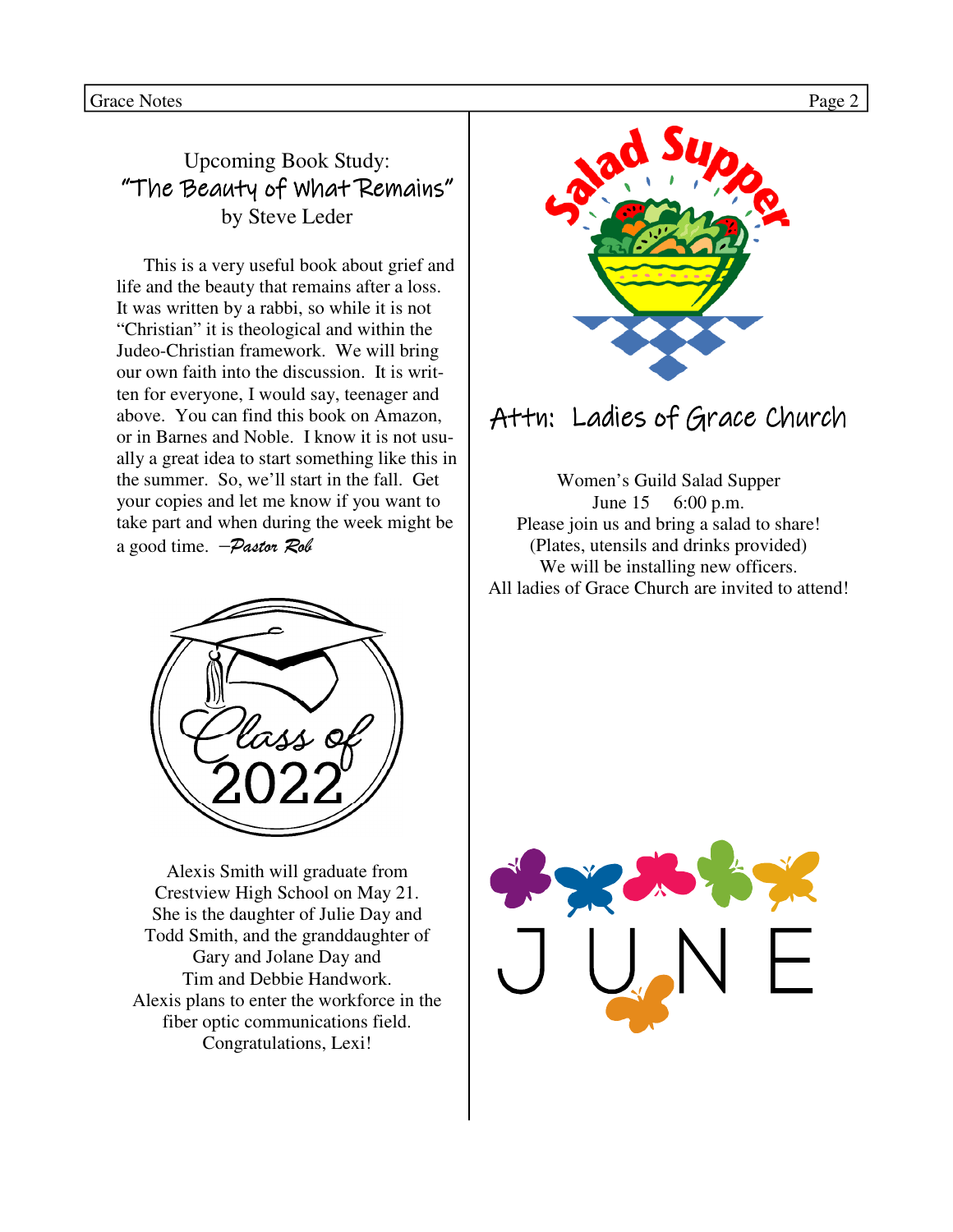# Consistory Meeting of May 2022

Members Present: Diane Barnes, Matt Bell, Chris Eisenbraun, Leslie Eisenbraun, Alex Heintzelman, Rob Joy, Gary Scullion, Jack Sitler, Jim Brinker, Mark Frost and Sharon Frost. Excused: Steve Barnett, Tim Reeser

| I. Devotions –          | May: Jack Sitler                                                             | June: Tim Reeser           |
|-------------------------|------------------------------------------------------------------------------|----------------------------|
| II. Duties $-$          | May: Usher: Chris Eisenbraun                                                 | Elevator: Jim Brinker      |
|                         | June: Usher: Gary Scullion                                                   | Elevator: Alex Heintzelman |
| <b>Communion</b>        |                                                                              |                            |
|                         | June 5 – Pentecost: Mark Frost                                               |                            |
|                         | July 17 – Summer; Jack Sitler                                                |                            |
| <b>Consistory Terms</b> |                                                                              |                            |
|                         | 2020 – 2022: Mark Frost, Alex Heintzelman, Tim Reeser, Gary Scullion         |                            |
|                         | 2021 – 2023: Steve Barnett, Chris Eisenbraun, Leslie Eisenbraun, Jack Sitler |                            |
|                         | 2022 – 2024: Diane Barnes, Matt Bell, Jim Brinker, Sharon Frost              |                            |

**III. Informal Discussion/Goal Setting:** Wayne Sitler is in communication with the painter for the project that he presented last week.

**IV. Communications:** Thank you note to Grace Church from Daniel Livingston.

**V. Approval of Minutes:** April minutes reviewed. 1<sup>st</sup>: Mark Frost, 2<sup>nd</sup>: Alex Heintzelman, motion passes.

#### **VI. Financial Secretary Report (M. Bell):**

April Current Fund income: \$9,594.99. Budget monthly income \$13,382.00, \$3,787 under budget. 24% received. The Current Fund is in the red \$8,707.46.

April Current Fund expense: \$17,243.59. Budget monthly expense \$13,382.00. \$3,860 over budget. 35% expensed We have received \$1,254.70 in Fair Share contributions to date. We paid out \$1,605.00 to the NACCC. Motion to accept the report.  $1<sup>st</sup>$  Jack Sitler,  $2<sup>nd</sup>$  Diane Barnes, motion carries.

#### **VII. Financial Committee Report (M. Bell):**

Spoke with Kim Smith from Stifel about transitioning the Community Outreach money market to a better investment. Discussion on organ repair invoice. Discussion on Usher process for giving's. Discussion on Church Insurance.

**VIII. Pastor's Report:** 5 Sunday services April, 0 memorial service, 7 visitations. Confirmation met after service on 4/24. Book discussion series is going well. Dwight Dorwart preached as a Supply Pastor on 5/1/2022. Rev Sagay will be here 5/3 to 5/9, the itinerary is set. We should send someone to the NACCC Annual Meeting in Wichita, Kansas (Sat 6/25 to Tuesday 6/28). Service for Carol Czarneski is May 14<sup>th</sup> at 10am.

**IX. Unfinished Business:** Chris had a duty roster and is looking for a member to cover the elevator in November, Jack volunteered.

Church Constitution Revision Committee has met and are making corrections. No change/meeting this month. Chris spoke with the C. J. Long Company about repairs to the parking lot. Price is just under \$40,000.00 (see Property report).

Chris went over the rental fees for the dining hall/kitchen rental. Chris will take this to the Property Committee. The committee will seek other committee's input. No change/meeting this month. \*No update, will keep this listed for a future update\*

#### **X. New Business:** nothing to report

Diane said that she was asked by a member about the weekly financials that are printed in the bulletin.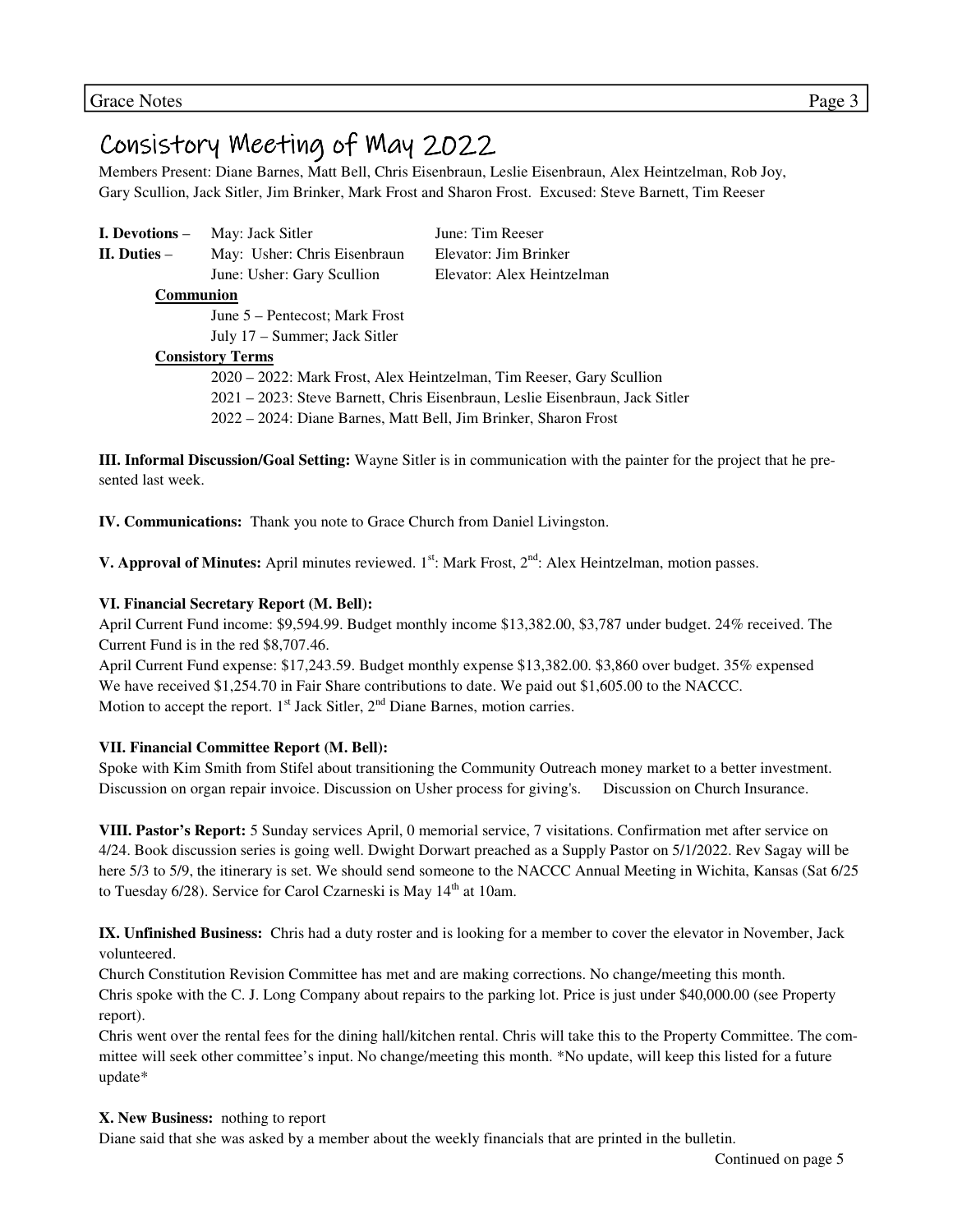### Grace Notes Page 4



| 6/1  | Lynn McMaster                                |  |
|------|----------------------------------------------|--|
| 6/5  | Paige Hoskinson                              |  |
| 6/10 | Jean Hanna                                   |  |
| 6/11 | Linda Surace                                 |  |
| 6/12 | Sam Ferguson                                 |  |
| 6/13 | Helen DeLucia<br>Jules Joy<br>Keri Gustafson |  |
| 6/15 | Ann Gustafson                                |  |
| 6/16 | Diane Greenawalt                             |  |
| 6/17 | Laurie Heintzelman                           |  |
| 6/22 | Colleen Gamble<br><b>Conner Barnes</b>       |  |
| 6/23 | Janet Flynn                                  |  |

- 6/24 Jack Johnston
- 6/27 Gary Day
- 6/29 Reagan Bell
- 6/30 Julie Bunevich Staci Hanna



Rich & Jo Berryman June 24, 1951

Gil & Betty Fennell June 21, 1959

David & Jean Hanna June 7, 1964

Tom & Cheryl Bell June 15, 1974

Don & Kathy Reash June 24, 2006

Greg & Melodie Cyrus June 2, 2007

Tim & Caitlin Reash June 11, 2011

## Those Ministering This Month:

**Usher:** Gary Scullion **Elevator Attendant:** Alex Heintzelman **Candles:** Cathy Hoover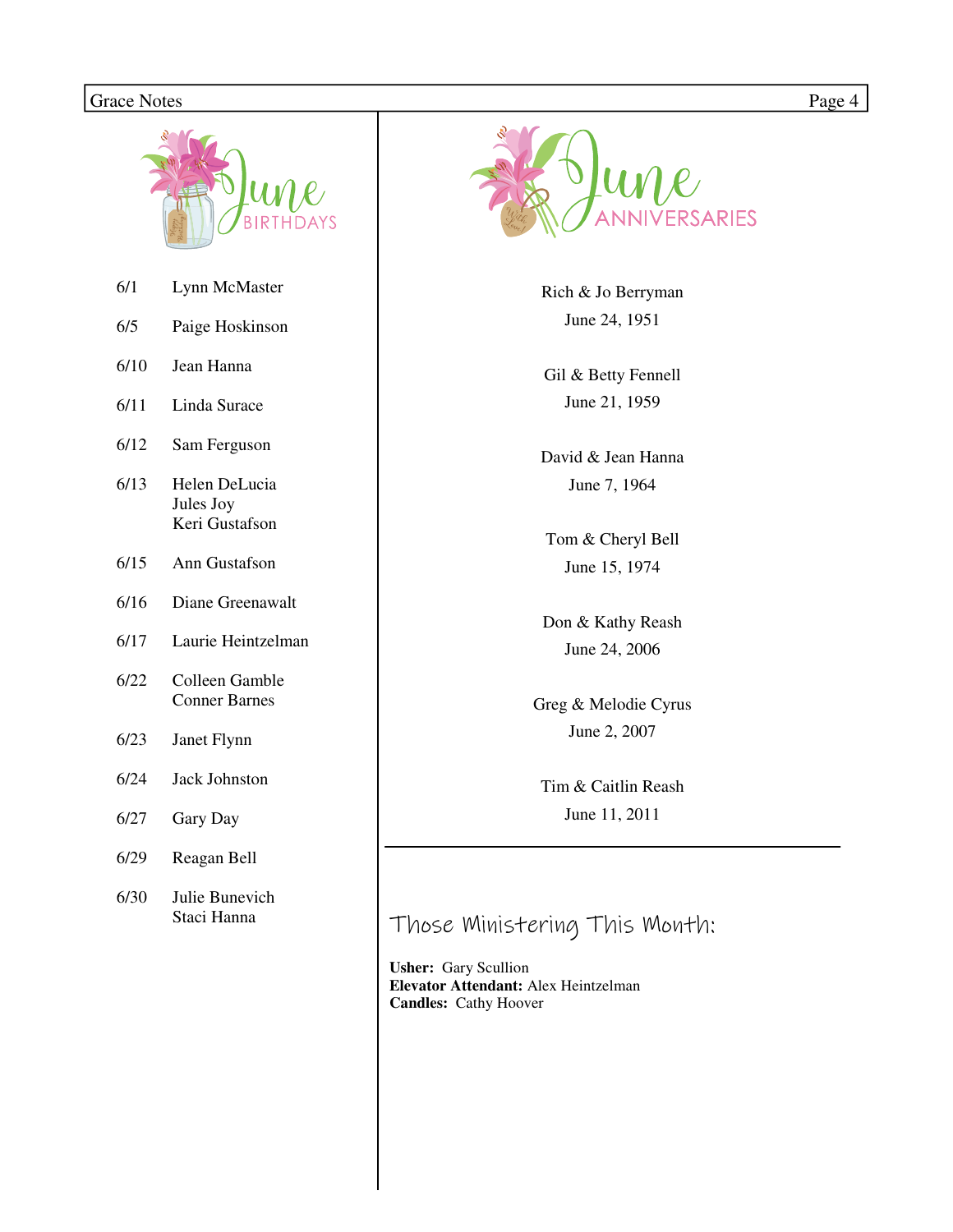#### **Continued from page 3)**

#### **XI. Committee Reports:**

-Evangelism (Leslie) – have not met -Worship Design (Rob) – Pastor Rob has been talking w/ Ray about music. -Music (Diane) – The Bell Choir is playing May  $8<sup>th</sup>$ . -GRO (Diane) – Taking Pastor Sagay to Project MKC and The Way Station on Wednesday May 4th. The last rigatoni dinner is Tuesday May  $17<sup>th</sup>$ . Rummage Sale is scheduled for Saturday May  $21<sup>st</sup>$ . -Pastoral Relations (Rob) – have not meet. -Endowment (Sharon) – nothing to report -Property (Chris) – trying to schedule C.J. Long Company to work on the parking lot. Mark made a motion to Accept the contract from C.J. Long Company subject to the congregational approval. 2<sup>nd</sup> by Diane. Motion passed. -Elders (Jack) – nothing to report -Women's Guild (Diane) – May  $14<sup>th</sup>$  is service for Carol Czarneski, Mother Daughter banquet is May  $15<sup>th</sup>$ .

#### **XII. Adjournment & The Lord's Prayer**

Next Meeting June 6th, 2022, at 7pm.



Once again, there will be free concerts in the park this summer, at the Firestone Park Gazebo. Sunday afternoons, 2:00—4:00 p.m.

Sunday, June 12: Steve Fazzini Sunday, June 26: Boardman High School Jazz Ensemble and 2K22 Sunday, July 10: The House Band Sunday, July 24: The Conkle Brothers Sunday, August 7: Leanne Binder & Rajma & the Songmill Singers Sunday, August 21: Route 45 Band (this Sunday concert sponsored by GRO)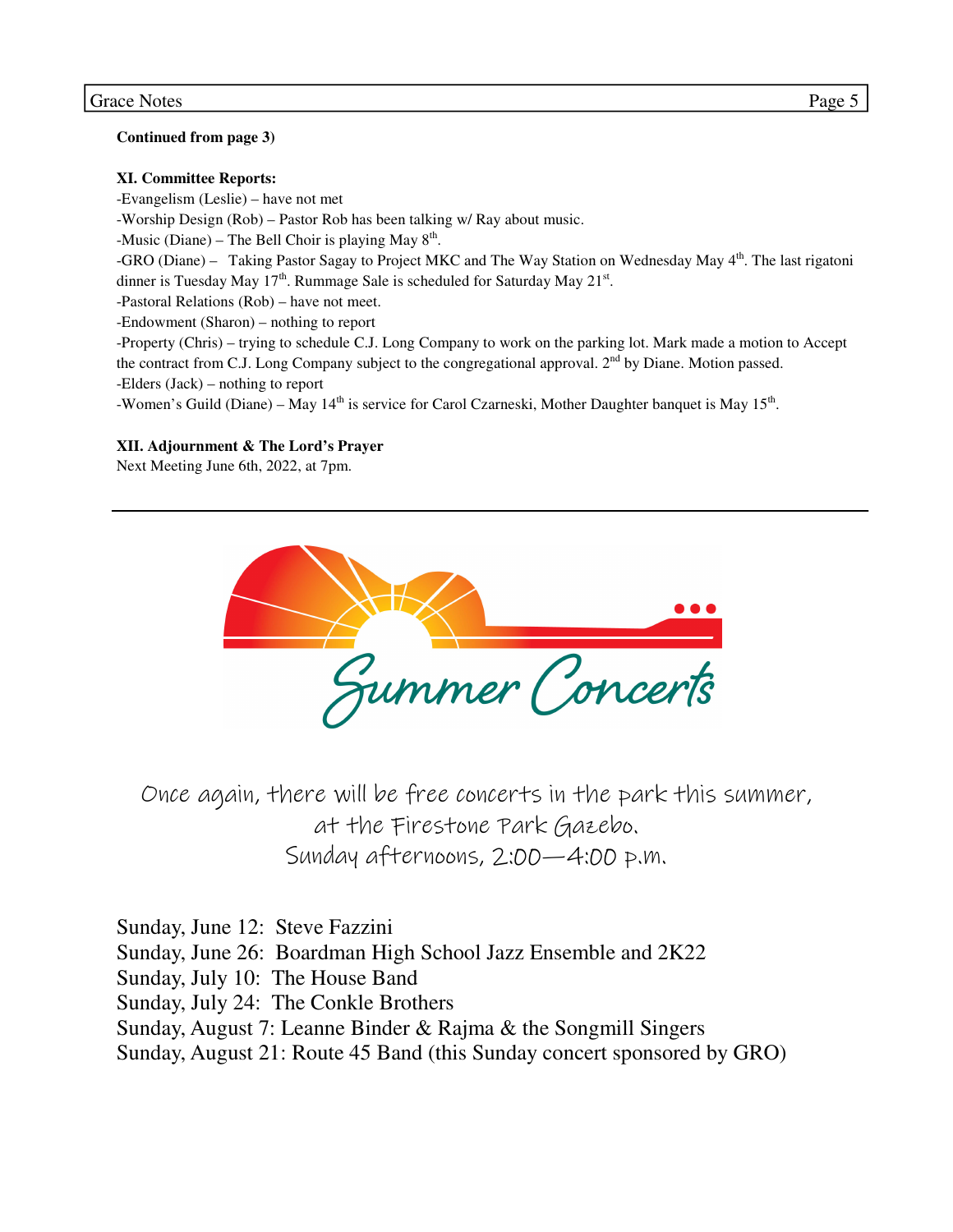

Answer: precious, thoughts, vast, sum, count, outnumber, sand, awake